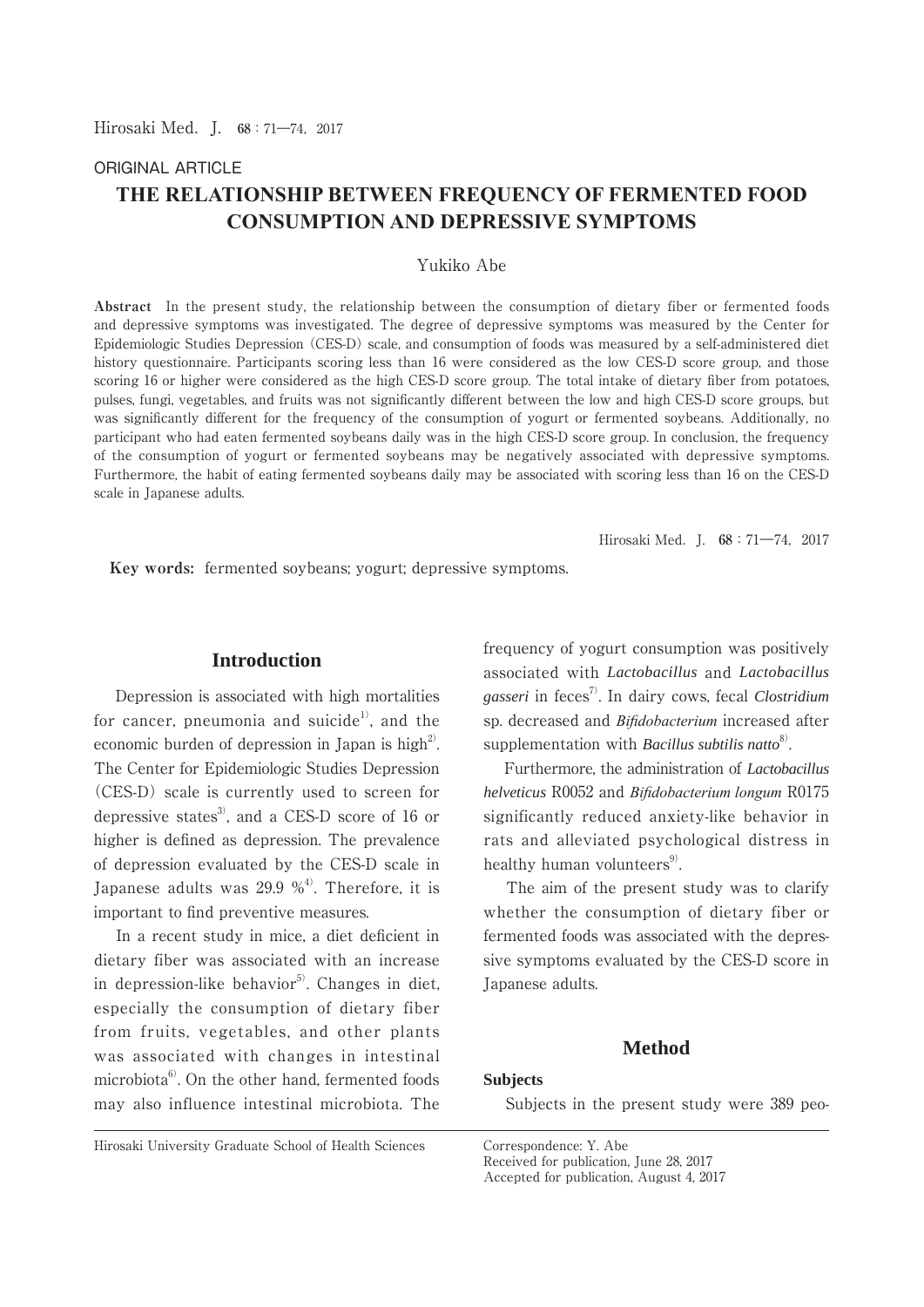|         | Low CES-D score<br>group $(n=58)$ | High CES-D score<br>group $(n=8)$ | $P$ -value <sup><math>a</math></sup> |
|---------|-----------------------------------|-----------------------------------|--------------------------------------|
| Median  | 215.7                             | 192.0                             |                                      |
| Minimum | 35.5                              | 66.8                              | 0.432                                |
| Maximum | 792.7                             | 665.8                             |                                      |

**Table 1.** Total intake of dietary fiber from potatoes, pulses, fungi, vegetables, and fruits (grams)

<sup>a</sup> The Mann-Whitney test was used to determine *P*-value.

ple aged 20 years or older living in Japan. The subjects were selected from the graduates list of a certain high school. Questionnaires and a description document were distributed by mail to the subjects. Ninety-five people returned the questionnaires, but 7 responses were excluded because of omissions. In addition, 22 responses were excluded because the participants take medicine for a mental disorder or take any type of supplement daily.

#### **Procedures**

 The Ethics Committee of the Hirosaki University Graduate School of Health Sciences approved the study. The questionnaires were unregistered, and the description document stated that subjects who did not wish to reply could disregard the survey.

#### **Measurements**

 Two kinds of questionnaires were mailed to the subjects. The degree of depressive symptoms was measured by the Japanese version of the  $CES-D scale<sup>10</sup>$ . Scores on the CES-D scale range from 0-60. A CES-D score of 16 or higher is defined as depression, and greater scores indicate higher levels of depression. Food consumption was measured by a self-administered diet history questionnaire<sup>11)</sup>, with a slight modification. The questionnaire consists of semi-quantitative frequency questions on selected 182 food items. The frequency ranged <1 time per month to more than or equal to 4 times per day.

#### **Statistical analysis**

 A Kolmogorov-Smirnov test was performed to clarify whether the amount of dietary fiber intake conformed to the normal distribution. If the amount in either group did not conform to the normal distribution, a *P*-value was calculated by the Mann-Whitney test. The Cochran-Armitage trend test was performed to clarify whether there were differences in the frequency of the consumption of yogurt or fermented soybeans between the two groups. *P*-values of <0.05 were considered statistically significant. The Japanese version of Microsoft Excel 2007 for Windows (Microsoft Japan Co., Ltd., Japan) and Ekusel-Toukei 2012 (Social Survey Research Information Co., Ltd., Japan) were used for the statistical calculations.

#### **Results**

 The age of the participants ranged from 33-72 years, and mean of age was 42.6 years. The CES-D score for 58 participants was 15 or lower, while the score for 8 participants was 16 or higher. The former group was designated "low CES-D score group," and the latter was designated "high CES-D score group."

 As shown in Table 1, the total intake of dietary fiber from potatoes, pulses, fungi, vegetables and fruits was not significantly different between the low and high CES-D score groups.

 The frequency of yogurt consumption was significantly different between the low and high CES-D score groups (Table 2A). The frequency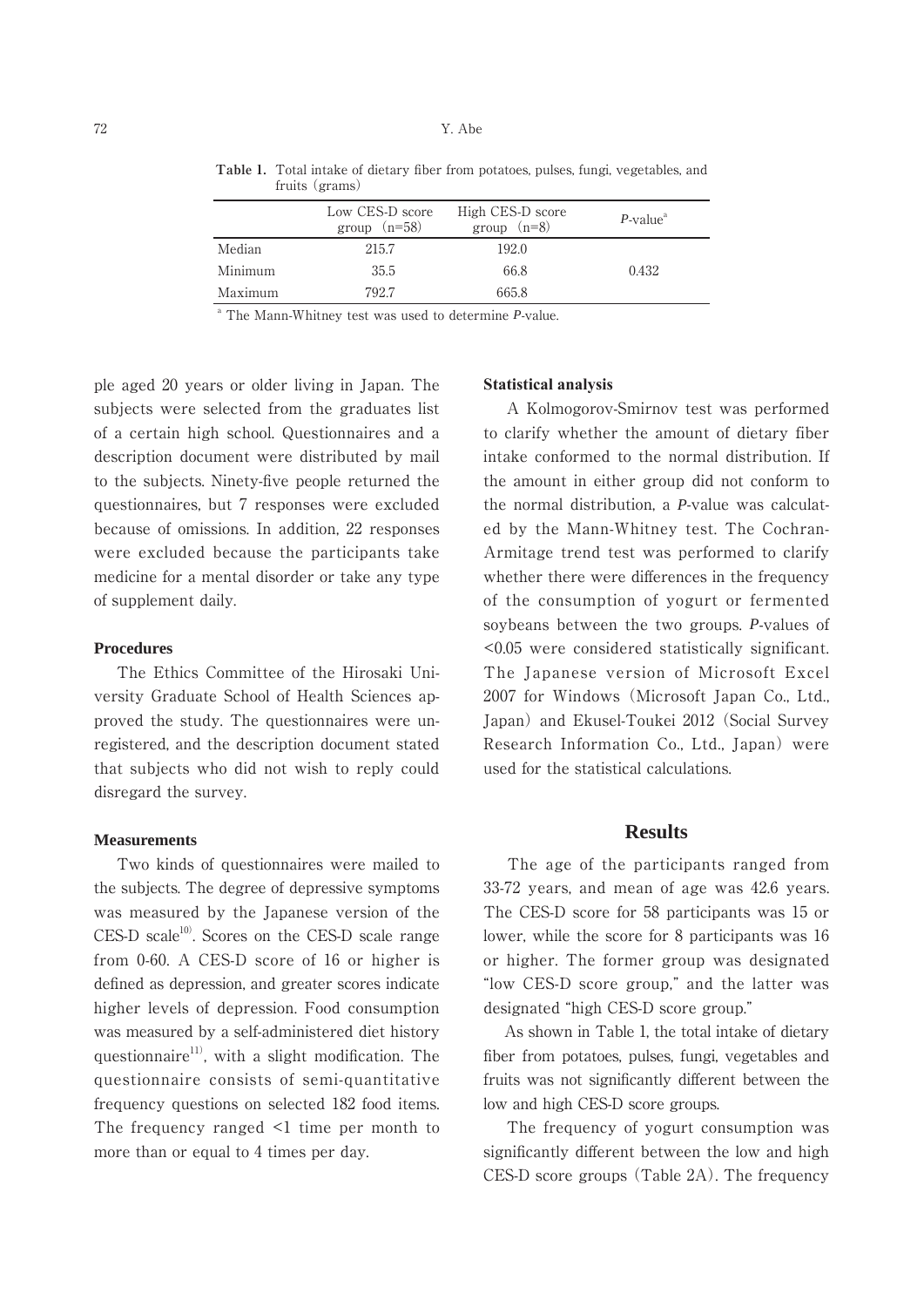| Frequencies of the<br>vogurt consumption | Low CES-D score<br>group $(n=58)$ | High CES-D score<br>group $(n=8)$ | $P$ -value <sup>a</sup> |
|------------------------------------------|-----------------------------------|-----------------------------------|-------------------------|
| $\geq$ 1 time/day                        | 34.5                              | 12.5                              |                         |
| $\geq$ 3 times/week                      | 13.8                              | 25.0                              |                         |
| 1-2 times/week                           | 15.5                              | 12.5                              | $0.0044**$              |
| $\geq$ 3 times/month                     | 8.6                               | 0.0                               |                         |
| 1-2 times/month                          | 1.7                               | 12.5                              |                         |
| $\leq$ 1 time/month                      | 25.9                              | 37.5                              |                         |

**Table 2A.** Comparison of percentages of the participants between low and high CES-D score groups

a The Cochran-Armitage trend test was used to determine *P*-value.

\**P*<0.05; \*\**P*<0.01.

**Table 2B.** Comparison of percentages of the participants between low and high CES-D score groups

| Frequencies of the<br>consumption of<br>fermented soybeans | Low CES-D score<br>group $(n=58)$ | High CES-D score<br>group $(n=8)$ | $P$ -value <sup>a</sup> |
|------------------------------------------------------------|-----------------------------------|-----------------------------------|-------------------------|
| $\geq$ 1 time/day                                          | 17.2                              | 0.0                               | $0.0046**$              |
| $\geq$ 3 times/week                                        | 15.5                              | 12.5                              |                         |
| 1-2 times/week                                             | 22.4                              | 25.0                              |                         |
| $\geq$ 3 times/month                                       | 19.0                              | 37.5                              |                         |
| $1-2$ times/month                                          | 22.4                              | 12.5                              |                         |
| $\leq 1$ time/month                                        | 3.4                               | 12.5                              |                         |

a The Cochran-Armitage trend test was used to determine *P*-value.

\**P*<0.05; \*\**P*<0.01.

of fermented soybeans consumption was also significantly different between the two groups (Table 2B). The rate of participants who eat yogurt or fermented soybeans daily was higher in the low CES-D score group than in the high CES-D score group (Tables 2A and 2B).

# **Discussion**

 In the present study, the total intake of dietary fiber from potatoes, pulses, fungi, vegetables, and fruits was not associated with depressive symptoms. The result is similar to a part of the other study. In the study, it has been showed that dietary intake of total fiber was not associated with depressive symptoms $^{12}$ .

On the other hand, the frequency of consump-

tion of yogurt or fermented soybeans tended to be higher in the low CES-D score group than in the high CES-D score group. In a previous study, the consumption of yogurt or fermented soybeans was not significantly associated with a Kessler 6-item psychological distress scale (K6) score of  $\geq 13$  in pregnant women<sup>13)</sup>. The results were different between the two studies probably because the participants of the previous study were pregnant women.

 Fermented foods may influence intestinal microbiota. In young adults, the frequency of yogurt consumption was positively associated with *Lactobacillus* and *Lactobacillus gasseri* in feces7). In dairy cows, fecal *Clostridium* sp. decreased and *Bifidobacterium* increased after supplementation with *Bacillus subtilis natto*<sup>8)</sup>.